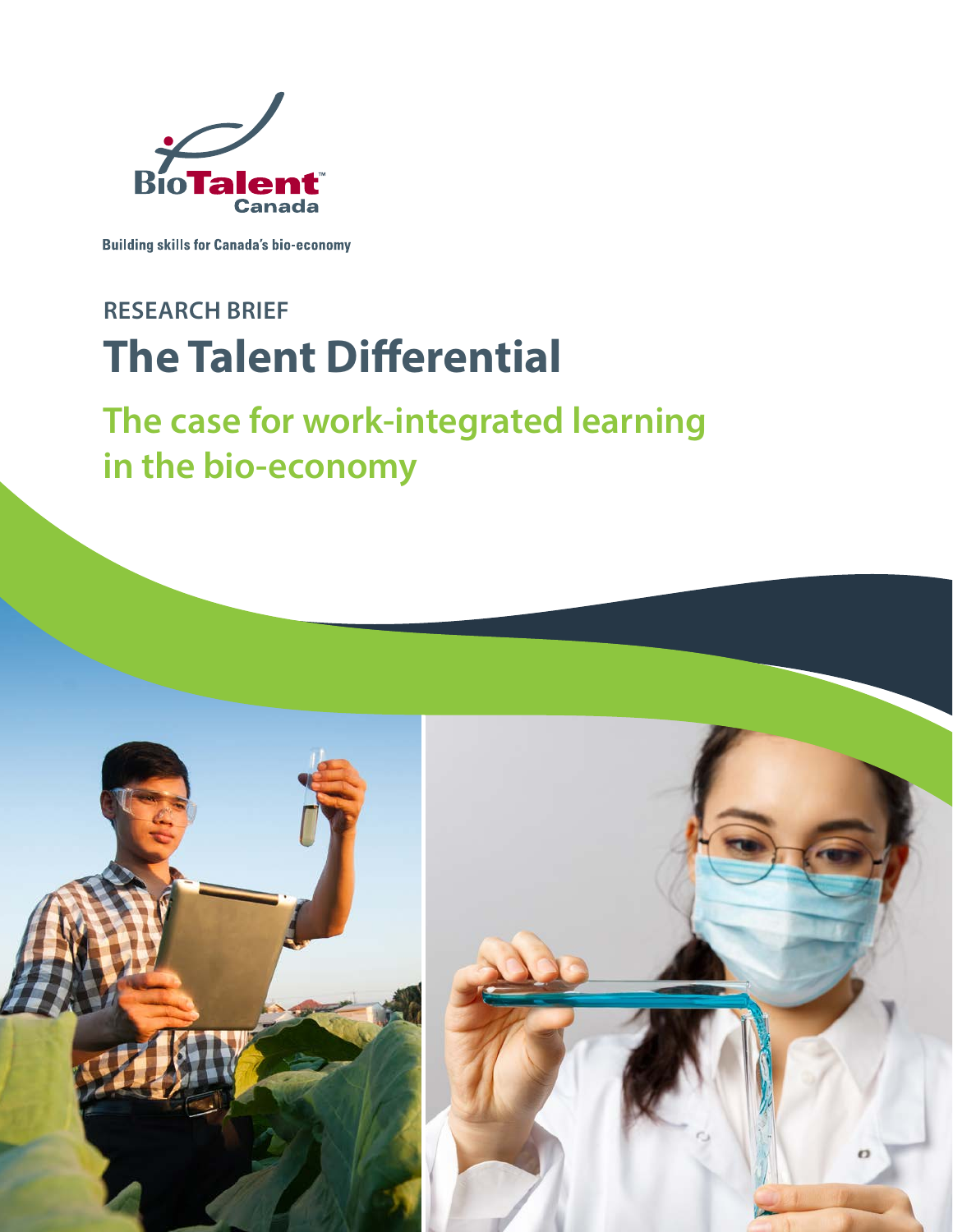# **Work-integrated learning opportunities**

Work-integrated learning (WIL) such as co-op, work placements, internships, and clinical placements that combine practical work experience with formal classroom learning are a key component of many Canadian postsecondary education models. BioTalent Canada's **[Student](https://www.biotalent.ca/programs/student-work-placement-program/)  [Work Placement Program](https://www.biotalent.ca/programs/student-work-placement-program/)** (SWPP) for health and bioscience is one such program.

According to Statistics Canada (StatsCan), 50% of postsecondary graduates in 2015 participated in WIL.<sup>1</sup> Participation rates decline as education levels increase, and vary substantially based on field of study. (*See Fig. 1*)

Some of the lowest participation rates are in "physical and life sciences and technologies"—a key supplier of workers for the Canadian bio-economy.2 *Note: These numbers don't speak to the success of SWPP as they are from two years before the launch of the program.*

# **WIL as a bio-economy recruitment tool**

As a part of its 2020 labour market information (LMI) study—the full results of which will be published in 2021—BioTalent Canada conducted a survey of Canadian bio-economy employers. Respondents cited WIL opportunities as a key source of talent recruitment. This sentiment was echoed during a series of roundtables with Canadian bio-economy stakeholders who identified placements as a good opportunity for employers and students to assess fit between one another. (*See Fig. 2*)

Take a look at BioTalent Canada's **[Student Work Placement](https://www.biotalent.ca/wp-content/uploads/BioTalent_Canada-SWPP_at-a-glance-2020.pdf)  [Program At-A-Glance](https://www.biotalent.ca/wp-content/uploads/BioTalent_Canada-SWPP_at-a-glance-2020.pdf)** for a more granular look at the data supporting the concept of WIL as a recruitment tool.

# **WIL is a symbiotic relationship between students and employers**

Results from the SWPP post-participation surveys in 2019-20 demonstrated that WIL opportunities are highly advantageous to both student and employer. The survey showed that students were highly satisfied with the program and employers felt the students made significant contributions.

- 95% student satisfaction as it relates to the assigned job activities and work assigned.
- 99% of employer satisfaction with student performance.
- 100% of employers would participate again.

#### **FIGURE 2**

**Top recruiting sources for Canadian bio-economy employers**



*Source: Survey of Canadian Bio-economy Employers 2020 (n=573)*

#### **FIGURE 1**

#### **Participation rates in WIL by field of study and level**



1 Galarneau, Kinack & Marshall (2020). *Work-integrated learning during postsecondary studies, 2015 graduates.* Statistics Canada: Insights on Canadian Society. Catalogue no. 75-006-X ISSN 2291-0840

2 Ibid.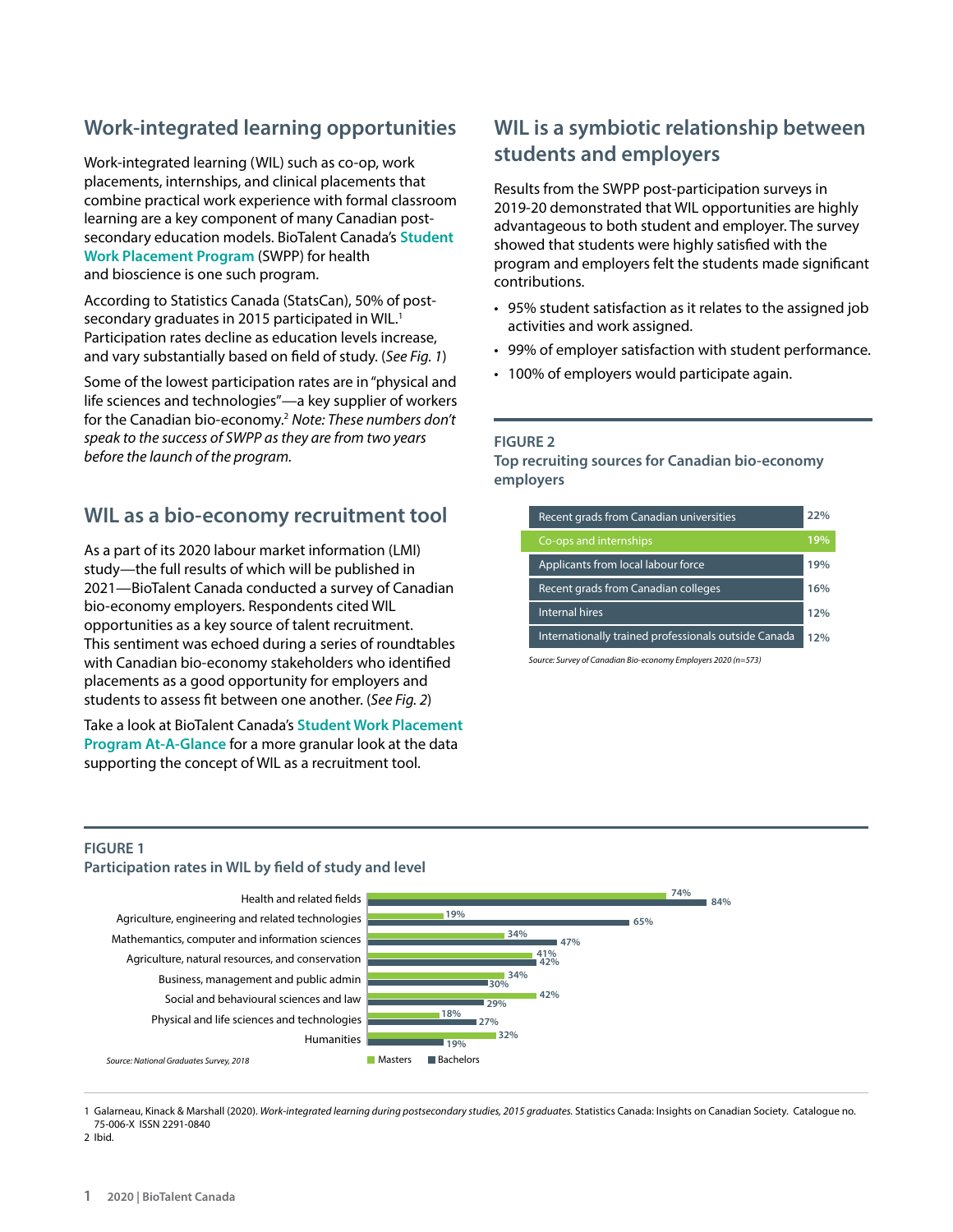# **"**

**During these trying times, when the pandemic has been so disruptive to our industry, it has been essential for us to have the assistance of the co-op placement, as well as the financial support to focus on supporting industry initiatives.** 

**– Shana Cristoferi, BioNova (Halifax, NS)**

# **Easing transitions from school to work**

A student that secures a work placement related to their field of study is more likely to transition from school to work successfully.3

StatsCan's 2018 National Graduate Survey indicates that overall transition outcomes for those who participated in WIL are significantly better compared to graduates who did not. This is particularly true for those graduating from bachelor's programs. (*See Fig. 3*)

Three years after graduating, WIL participants from bachelor's programs were:

- more likely to be working in a job related to their studies (88% vs 71%),
- less likely to perceive themselves as overqualified for their current job (32% vs. 49%), and
- earning higher annual salaries (on average 7% higher).4

These patterns are consistent in many of the bioeconomy-related fields of study, particularly for the "physical and life sciences and technologies."5 The 2019-20 SWPP survey validates these findings. Ninetyseven percent (97%) of respondents indicated that they feel better positioned to secure meaningful employment in their field of study because of a WIL opportunity.

**BioTalent Canada is launching a** 

**transitioning to a career.**

**series of essential and technical skills courses that will further improve a student's chance of success** 

#### **FIGURE 3**

**Current job related to field of study by WIL participation (Bachelors; 3-years post-graduation)**



*Source: Survey of Canadian Bio-economy Employers 2020 (n=573)*

**Since we are still a very small company we do not have resources to hire students… " through this [WIL] program the student was trained and in the near future will become a full-time employee at our company.** 

**– Bogumil Karas,** *CEO***, Designer Microbes (London, ON)**

<sup>3</sup> Martin & Rouleau (2020). *An exploration of work, learning and work-integrated learning in Canada using the Longitudinal and International Study of Adults.* Statistics Canada: Longitudinal and International Study of Adults Research Paper Series. Catalogue no. 89-648-X. ISSN 1927-0100

<sup>4</sup> Galarneau, Kinack & Marshall (2020). *Work-integrated learning during postsecondary studies, 2015 graduates.* Statistics Canada: Insights on Canadian Society. Catalogue no. 75-006-X. ISSN 2291-0840

<sup>5</sup> *Note that "health and related" fields is a key area for the bio-economy. Nearly all programs require a WIL component so a WIL vs. No WIL analysis is not possible.*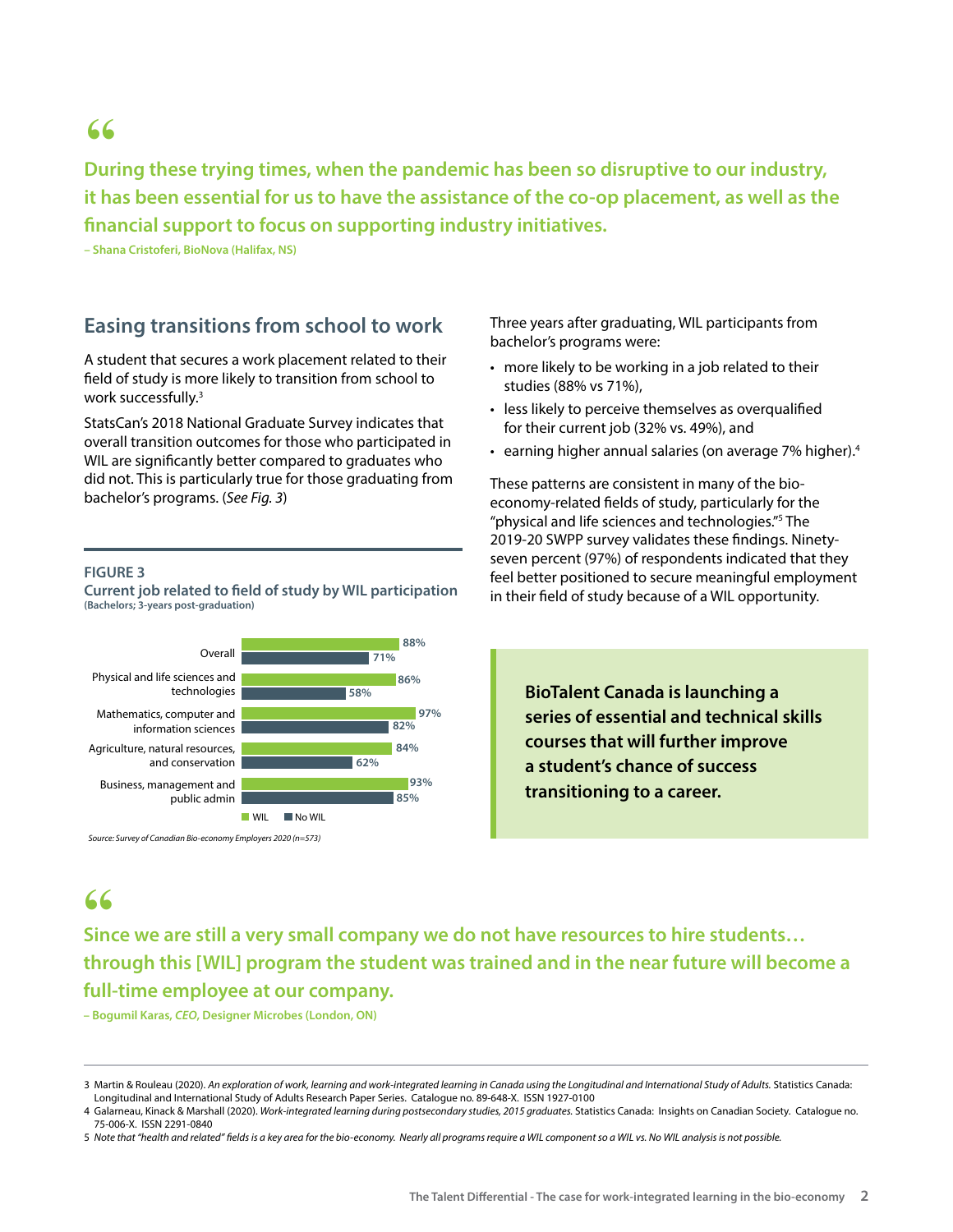## **WIL opportunities and women**

As part of BioTalent Canada's 2020 LMI survey, it was discovered that women account for just 36.3% of the bio-economy workforce.

The low proportion of women in bio-economy management and C-suite positions is particularly confounding given the higher proportion of women than men studying STEM and health-related fields in Canada. (*See Fig. 4*)

Increasing the number of WIL opportunities could help close this gap. The WIL participation rate is significantly higher among women across all education levels according to the 2018 National Graduate Survey.6 (*See Fig. 5*) These numbers are supported by data from SWPP. Pre-COVID-19, women made up 56% of SWPP participants, in part because of added financial incentives for employers to offer WIL placements to women or other underrepresented groups.

#### **FIGURE 4**

**Student enrolment in bio-economy related university programs by gender (2016)**



*Source: Postsecondary Student Information System*

 **The WIL participation rate is significantly higher among women across all education levels according to the 2018 National Graduate Survey.6**

#### **FIGURE 5 WIL participation rates by gender and level**



# **Potential impacts of COVID-19 on WIL opportunities**

#### **StatsCan research indicates that there have been significant COVID-19 impacts on post-secondary students' work placement.**

Data was collected through crowdsourcing with more than 100,000 post-secondary students in April 2020<sup>7</sup>. Thirty-five percent (35%) of respondents reported that, because of COVID-19, their work placement was delayed or cancelled. Among the respondents from bio-economyrelated fields of study, rates of cancellation or delay range from 30% in the sciences to 48% in healthcare.<sup>8</sup>

**35%** of respondents reported that, **because of COVID-19, their work placement was delayed or cancelled.**

While WIL opportunities have been on the decline during the pandemic, BioTalent Canada has seen an uptick in interest in SWPP. So much so, in fact, that the program was extended to include **[healthcare](https://www.biotalent.ca/student-work-placement-program-healthcare-list-of-sectors/)** as a response to the needs of the industry. This was a logical expansion as it was recently determined that **some health-related programs** are also bio-economy-related.

<sup>6</sup> Martin & Rouleau (2020). *An exploration of work, learning and work-integrated learning in Canada using the Longitudinal and International Study of Adults.* Statistics Canada: Longitudinal and International Study of Adults Research Paper Series. Catalogue no. 89-648-X. ISSN 1927-0100

<sup>7</sup> This approach to data collection can not extrapolate the findings to the overall postsecondary student population in Canada, however, given the very large number of participants, the results can offer important insights.

<sup>8</sup> Wall (2020). *COVID-19 pandemic : Impacts on the work placements of postsecondary students in Canada.* Statistics Canada: STATCAN COVID-19: Data Insights for a Better Canada. Catalogue no. 45280001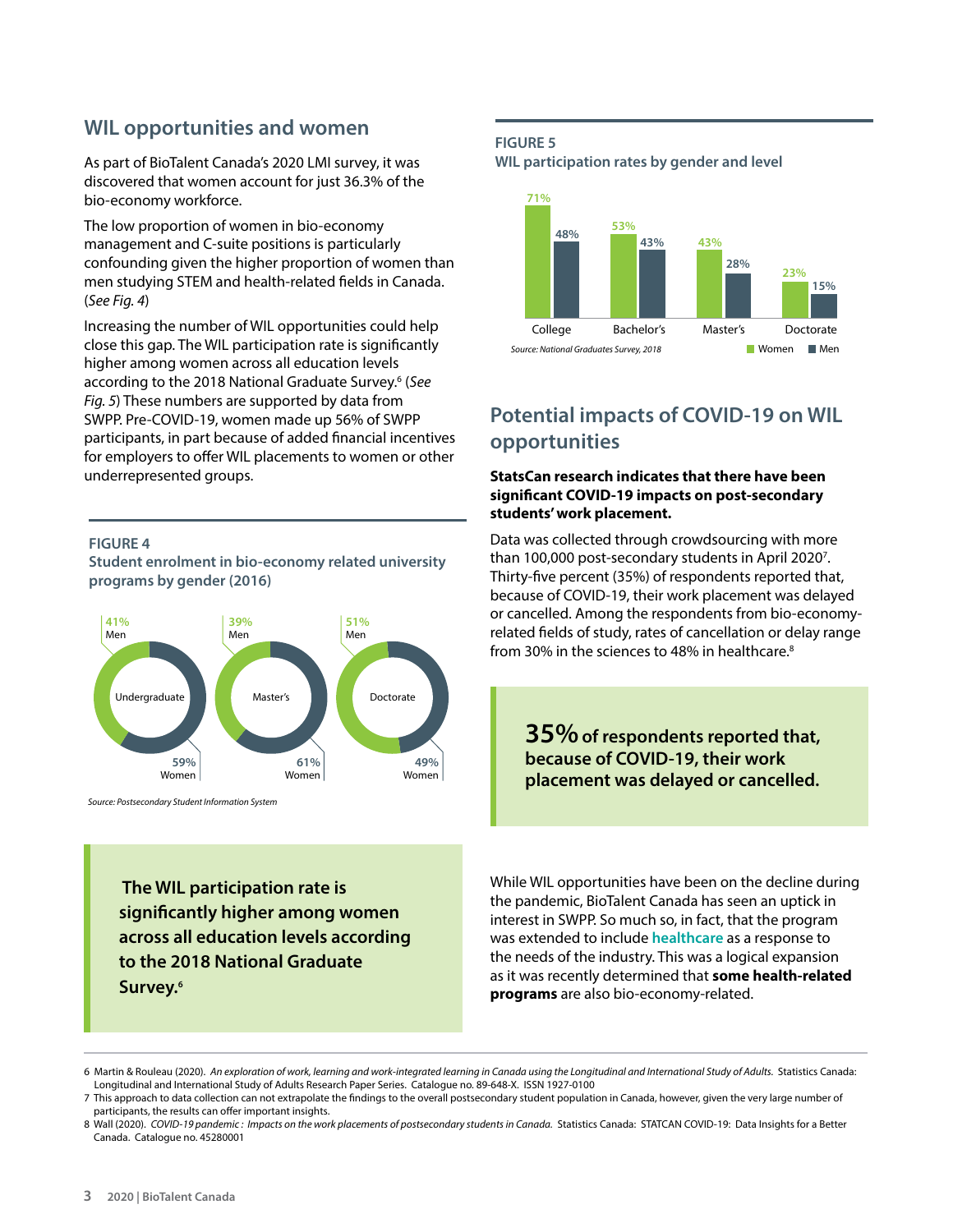# **What does all this data mean?**

These findings raise questions about how Canadian bio-economy organizations integrate WIL into their human resource strategies.

#### **1. How can bio-economy employers be encouraged to collaborate with post-secondary institutions to further develop WIL opportunities?**

Graduates from "physical and life sciences and technologies" are main sources of talent for bioeconomy employers. Conversely, they also have the lowest participation rates in WIL. SWPP presents post-secondary students in these fields with an opportunity to gain valuable direct labour market experience at little cost to the employers.

#### **2. How can WIL opportunities be leveraged to provide women with more successful transitions to the Canadian bio-economy workforce?**

Women make up the majority of bio-economyrelated students, yet account for just 36.3% of the Canadian bio-economy workforce. Simultaneously, women studying for careers in the bio-economy are more likely to participate in WIL compared to their male counterparts overall. There's a disconnect somewhere.

#### **3. Would it be beneficial to introduce more WIL opportunities at advanced degree levels to address these noted gaps?**

As education levels increase; WIL participation decreases. There was general consensus among roundtable participants that new master's and doctorate hires, despite exceptional technical abilities, often lack basic workplace proficiencies. Communication skills, problem solving, and project management can't be taught in a lecture hall or a lab; they're learned through on-the-job experience gained through WIL opportunities.

BioTalent Canada, in an effort to address these skills gaps, is developing an essential skills training program focused on reading, writing and numeracy for the bio-economy. This program will better prepare WIL participants for the transition to the workforce. Learn more at **[biotalent.ca/essential](http://biotalent.ca/essential)**.

# **BioTalent Canada LMI Study next steps**

These preliminary findings will serve as a basis for additional data sourcing throughout 2020 and 2021. The following areas are currently being explored based on these initial discoveries:

- Additional analysis about gender distribution within the bio-economy according to occupational groupings, and identification of barriers and challenges in addressing the current gender gap,
- Understanding the various approaches used by employers, and learning institutions, to address knowledge and skills gaps among students, graduates, new entrants and established workers, and
- Assessment of the bio-economy labour market by ascertaining the gap(s) between current and projected demand and supply.

BioTalent Canada will release research briefs throughout the course of 2020 and 2021. Visit our repository at **[biotalent.ca/reports](http://biotalent.ca/reports)** to read previously released briefs from this LMI study, including *[Amplifying Success](https://www.biotalent.ca/reports/amplifying-success/)*.